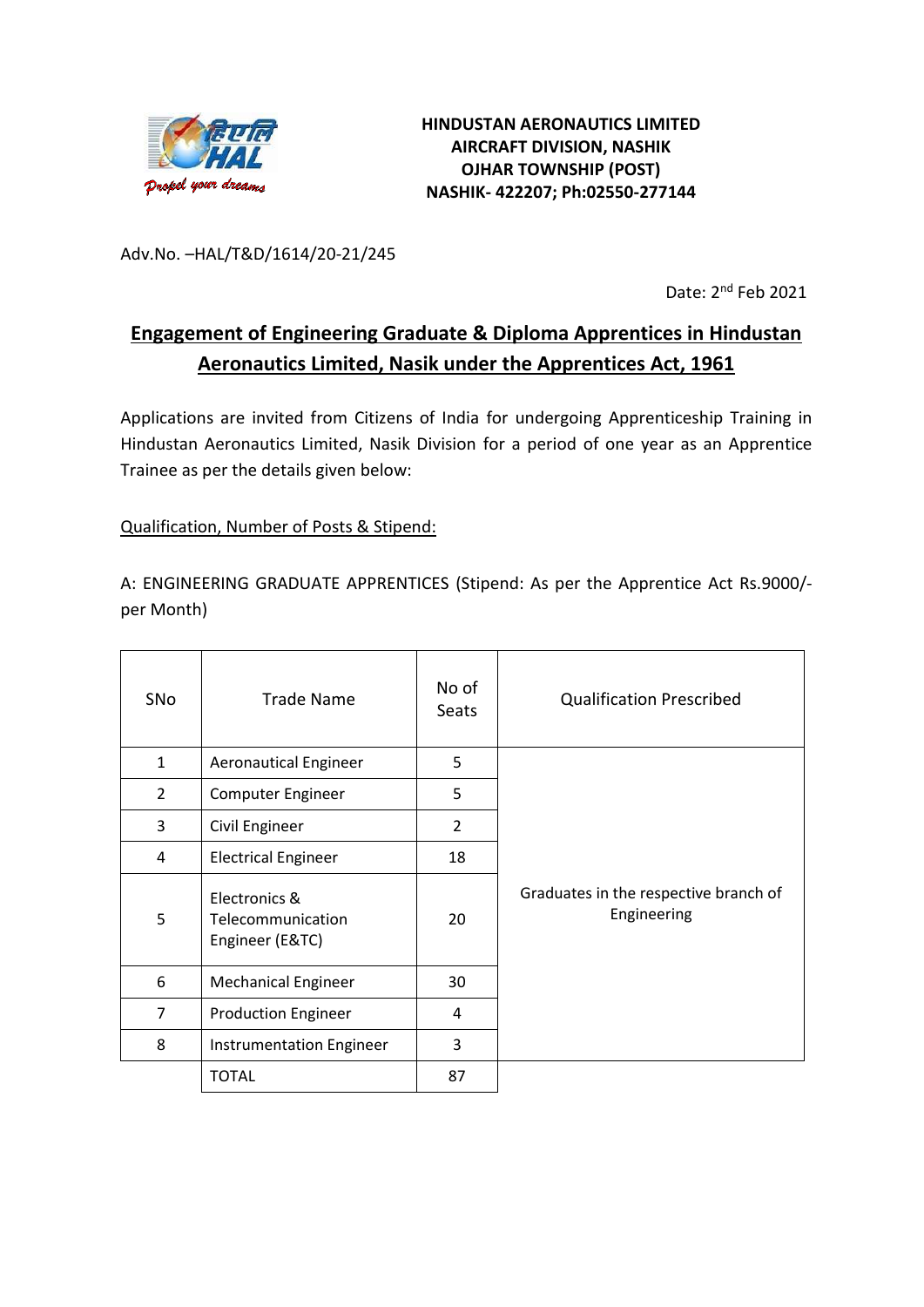B: TECHNICIAN (DIPLOMA) APPRENTICES (Stipend: As per the Apprentice Act Rs.8000/- per Month)

| <b>SNo</b>     | <b>Trade Name</b>                                     | No of<br>Seats | <b>Qualification Prescribed</b>                |
|----------------|-------------------------------------------------------|----------------|------------------------------------------------|
| 1              | <b>Aeronautical Engineer</b>                          | 2              |                                                |
| $\overline{2}$ | Civil Engineer                                        | 2              |                                                |
| 3              | <b>Computer Engineer</b>                              | 5              |                                                |
| 4              | <b>Electrical Engineer</b>                            | 20             |                                                |
| 5              | Electronics &<br>Telecommunication<br>Engineer (E&TC) | 15             | Diploma in Respective branch of<br>Engineering |
| 6              | <b>Mechanical Engineer</b>                            | 30             |                                                |
| $\overline{7}$ | Metallurgy                                            | $\overline{2}$ |                                                |
| 8              | Polymer                                               | $\overline{2}$ |                                                |
|                | TOTAL                                                 | 78             |                                                |

## **Eligibility:**

For Engineering Graduate Apprentices: Candidates should have successfully completed Degree in Engineering/Technology from a recognized university in the above mentioned Disciplines/Subject fields only and the gap between the date of joining and passing date of the qualification should not be more than 3 years.

For Technician (Diploma) Apprentices**:** Candidates should have passed Diploma in Engineering/Technology from State Board of Technical Education in the above mentioned Disciplines/Subject fields only and the gap between the date of joining and passing date of the qualification should not be more than 3 years. Those who are undergoing/Completed Graduate - engineering are **not eligible** for this apprenticeship programme

#### **Reservations**

The reservation for engagement of Apprentices will be admissible as per The Apprenticeship Act 1961.

| Category   | <b>Reservation Quota</b> |
|------------|--------------------------|
| <b>SC</b>  | 10%                      |
| <b>ST</b>  | 9%                       |
| OBC        | 27%                      |
| <b>PWD</b> | 4%                       |
| <b>XSM</b> | 4.5%                     |
| <b>FWS</b> | 10%                      |

\*XSM –Ex-Servicemen, their children and children of Armed Forces personnel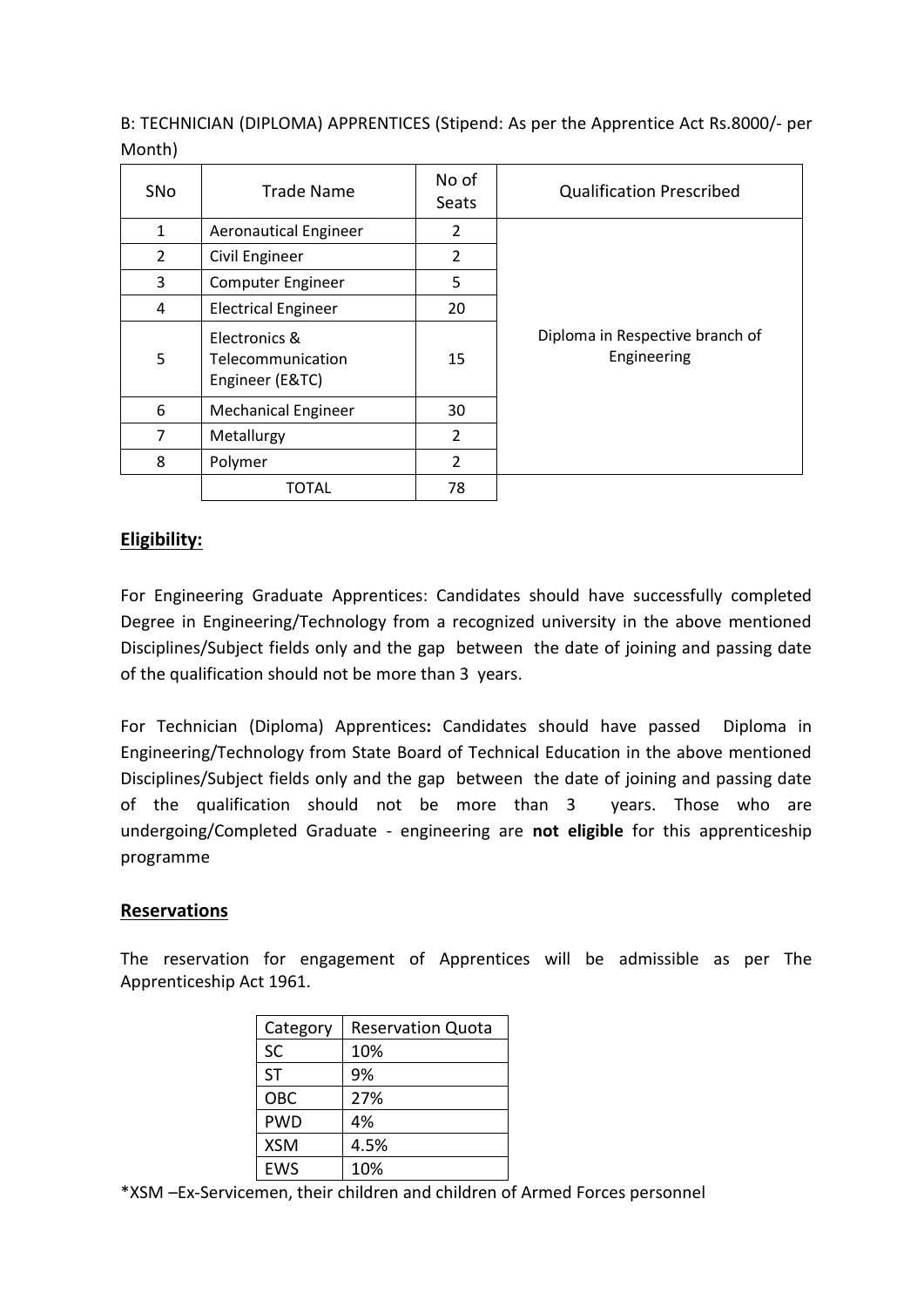Note:

1) PWD –Persons with Disability. The percentage of disability should not be less than 40%

2) XSM – includes

i) Children of deceased/disabled Ex-servicemen including those killed/disabled during peace time

- ii) Children of Ex Servicemen
- iii) Children of Serving Jawans
- iv) Children of Serving Officers
- v) Ex-Servicemen

Candidates who wish to apply against PWD/XSM/HAL wards category should furnish their respective certificate issued by competent authority and send a copy of the certificate to the following address:

DGM -Training and skill development, Hindustan Aeronautics limited, Aircraft division, Nasik Post: Ojhar Township, Tal: Niphad, District: Nashik, Maharashtra: 422207

\*The certificate should reach the addressee latest by 25<sup>th</sup> Feb 2021.

#### **EWS (Economically Weaker Section) Reservations:**

The benefit of reservation under EWS can be availed upon production of an 'Income and Asset Certificate' issued by a Competent Authority. The income and Asset Certificate issued by any one of the following authorities shall only be accepted as proof of candidate's claim as belonging to EWS:

- I. District Magistrate / Additional District Magistrate / Collector / Deputy Commissioner / Additional Deputy Commissioner /  $1<sup>st</sup>$  Class Stipendiary Magistrate / Sub Divisional Magistrate / Taluka Magistrate / Executive Magistrate / extra Assistant Commissioner
- II. Chief Presidency Magistrate / Additional Chief Presidency Magistrate / Presidency Magistrate
- III. Revenue Officer not below the rank of Tehsildar and
- IV. Sub-Divisional Officer or the area where the candidate and / or his family normally resides.

Candidates who wish to apply against EWS category should furnish their family income and asset certificate issued by competent authority (Annexure- I) and send a copy of the certificate to the following address:

DGM -Training and skill development, Hindustan Aeronautics limited, Aircraft division, Nasik Post: Ojhar Township, Tal: Niphad, District: Nashik, Maharashtra: 422207

\*The certificate should reach the addressee latest by 25<sup>th</sup> Feb 2021.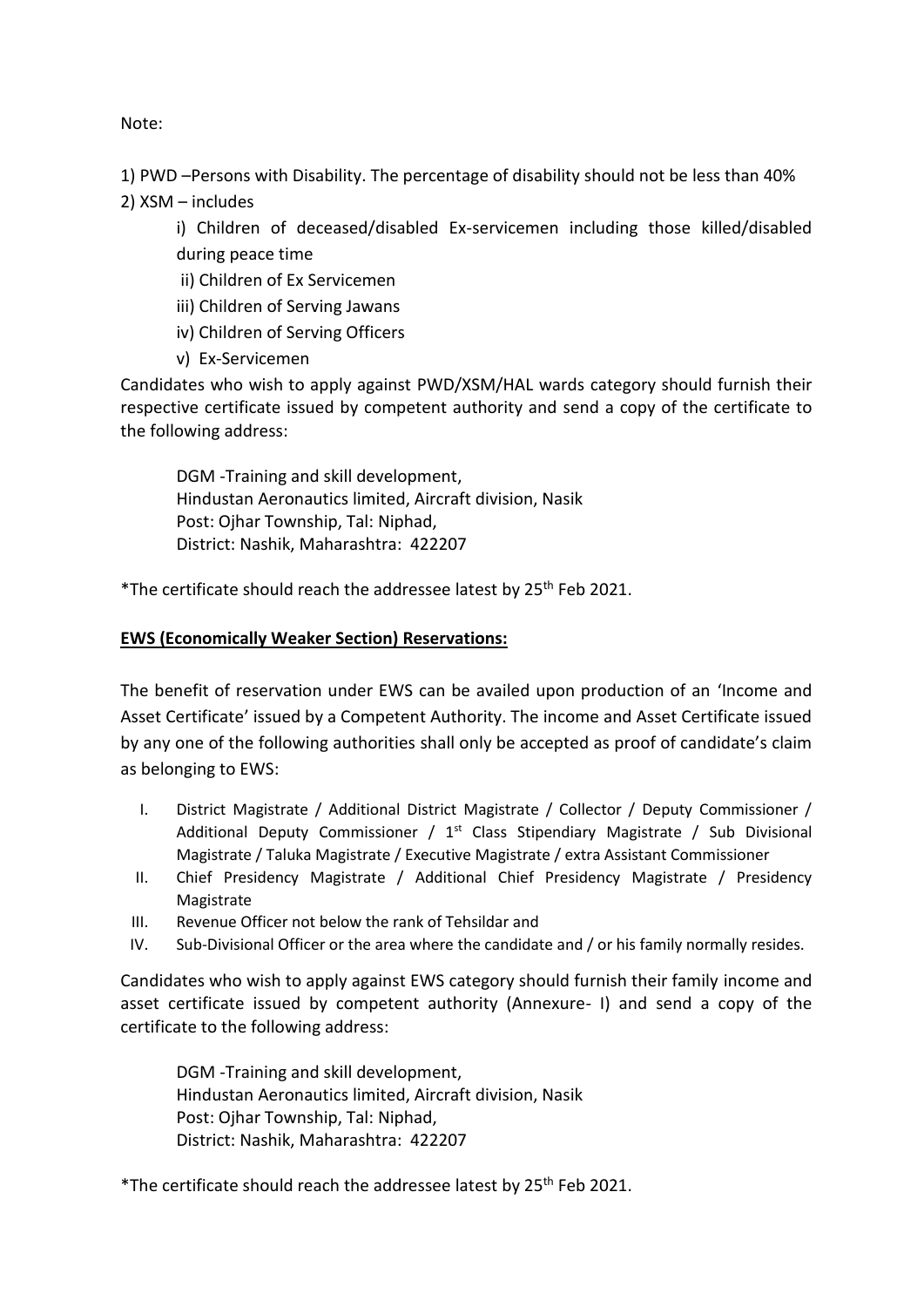Note: The appointment in EWS category is provisional and is subject to the income and asset certificate being verified through the proper channels and if the verification reveals that the claim to belong to EWS is fake / false the service will be terminated forthwith assigning any further reasons and without prejudice to such further action as may be taken under the provisions of the Indian Penal Code for production of fake / false certificate.

### **How to Apply:**

Interested and eligible candidates who meet notified criteria should apply for apprenticeship on the portal '[www.mhrdnats.gov.in](http://www.mhrdnats.gov.in/)' against the establishment 'Hindustan Aeronautics limited' of State : Maharashtra, District : Nashik on or before 25<sup>th</sup> Feb 2021.

#### **Important Instructions:**

- 1. Before applying, the candidates should satisfy themselves regarding eligibility criteria. The candidates should also ensure that the particulars furnished by him/her are correct in all respect. In case any discrepancy is detected during the engagement process/ apprenticeship training or if found, he/she has furnished any incorrect/false information or has suppressed any material facts, his/her candidature will be cancelled/terminated at any stage.
- 2. Candidates who have passed the qualifying examination and possessing Original/Provisional certificate are only eligible.
- 3. The above vacancies notified are provisional and may increase or decrease.
- 4. HAL reserves the right to cancel the advertisement and /or the selection process there under.
- 5. Decision of HAL Management regarding the selection will be final. Further HAL Management reserves the full right to fill up or otherwise any or all the notified posts depending on the availability of the candidates in any trade/discipline and also to fill up the vacancies if any.
- 6. Candidates those who have undergone Apprenticeship Training or who are undergoing similar apprenticeship training/ or registered for Apprentice training in the respective discipline under the Apprentice Act elsewhere are not eligible.
- 7. Candidates with work experience of one year or more are not eligible.
- 8. Stipend will be paid as per the Apprentices Act /Rules.
- 9. The selected candidate will have to execute a CONTRACT for the period of training as per Apprentices Act.
- 10. After completion of the training, the apprenticeship will be terminated and there will be no obligation on Hindustan Aeronautics Limited (HAL) to offer any employment to the apprentice on completion of period of Apprenticeship training in HAL.
- 11. The period of apprenticeship training is one year.